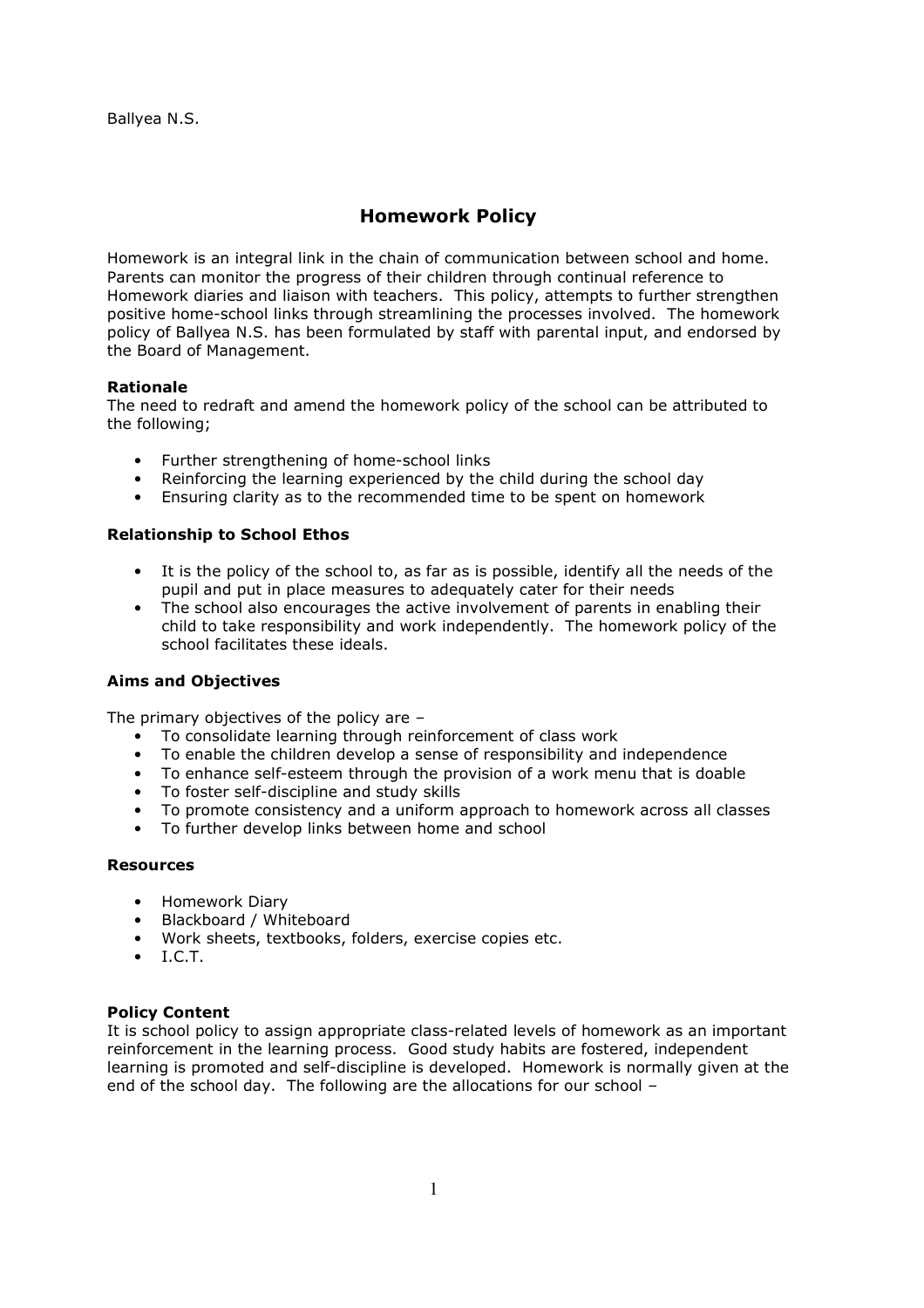Ballyea N.S.

**Junior Infants: - 10-15 minutes** Child friendly tasks are issued and it is recommended that parents read to and with their children on a regular basis.

**Senior Infants:** - 10 - 15 minutes

Reading and/or occasional worksheets. The school attempts to maintain a balance between oral, reading and written work. Shared reading is encouraged in infant classes and is done on a weekly basis.

**Rang a hAon:** - 0 – 20 minutes Reading, worksheet, sums, spellings.

**Rang a Dó:** - 0 – 20 minutes Reading, maths, sentences, worksheets.

**Rang a Trí:** - 0 – 30 minutes Tables, maths, reading, worksheets.

**Rang a Ceathar:** - 0 – 30 minutes Maths, oral, sentences, topical work.

**Rang a Cuíg:** - 0 – 40 minutes Maths, Gaeilge, English, miscellaneous.

**Rang a Sé:** - 0 – 50 minutes Maths, English, Gaeilge, topical work.

- Homework is generally based on class related work or work already covered in class. It should contain a balance between reading, learning and writing. Time devoted to reading and learning is as important as written work
- The assigned homework is explained to children in advance. The different levels of the pupils are also taken into account
- Homework is given from Mondays to Thursdays and generally is not given at weekends unless it has been neglected during the week, or unless exceptional circumstances such as projects or book weeks occur
- Homework is not linked to behaviour but occasionally child/ren are rewarded with reduced homework if they have worked /behaved well
- It is not school policy to issue homework as an exercise in isolation. It will in most instances be an integral part of the subject being taught and be consistent.
- The Learning Support Teachers will occasionally give homework to their allocated pupils but only as a reinforcement of class work. Reading is routinely given as homework and should be accorded priority consideration
- If homework causes stress or worry to the child, parents are encouraged to convey these anxieties to the class teacher. If homework cannot be completed on a particular night, parents are asked to forward a written note
- Teachers check homework on a daily basis. Some homework may be self correcting. Parents are advised to supervise and check homework nightly
- All children have a homework diary which parents are required to sign. The homework diary acts as a means of communication between class teacher and parent
- "Homework off" may be given at a teachers discretion. In general, all school homework will encompass a wide spectrum of learning experiences such as